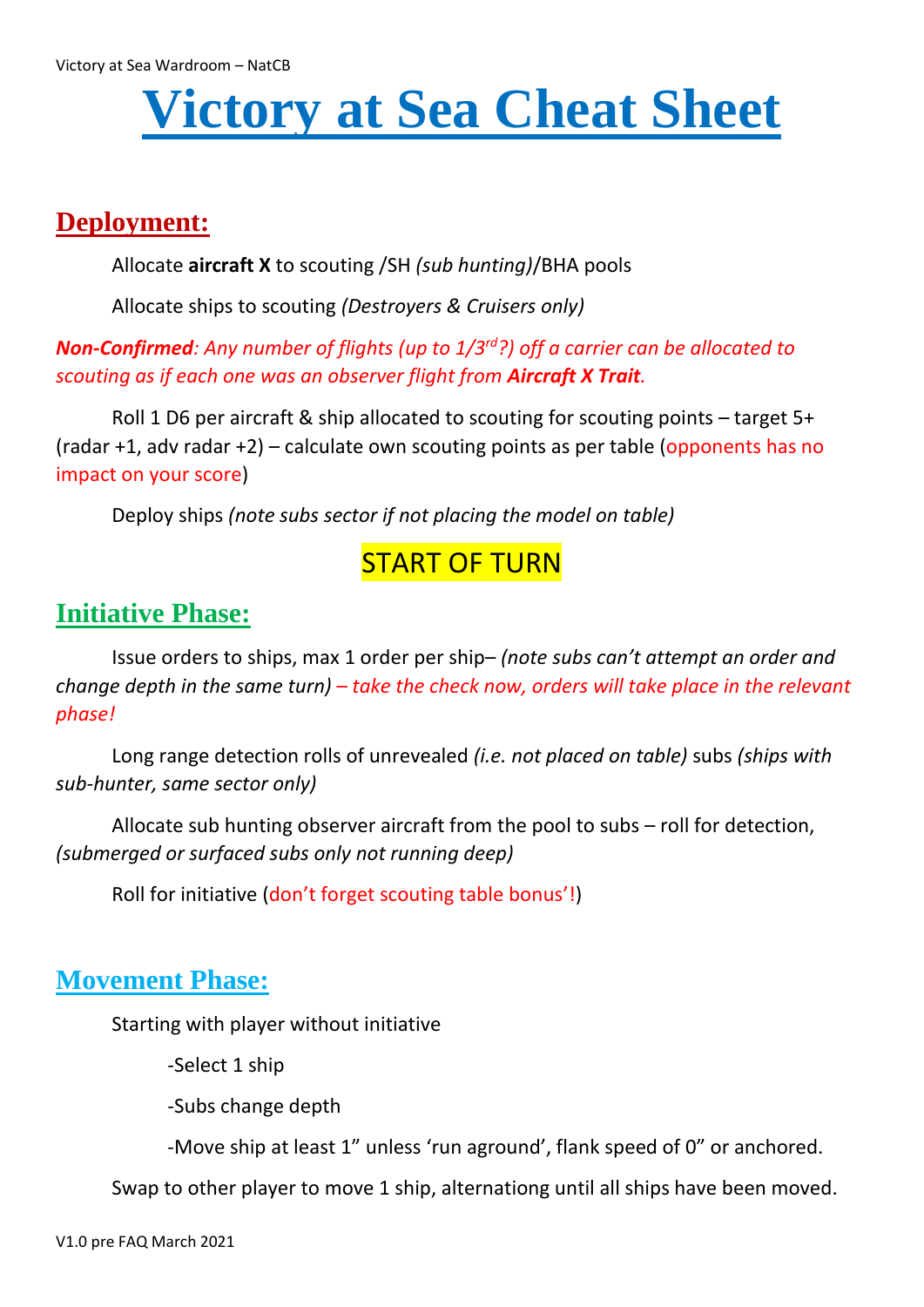Victory at Sea Wardroom – NatCB

Select all MTBs, moving one at a time: *(\*Initiative player chooses 1st or 2nd )* Select all flights, moving one at a time, working out local X AD if passing over a ship *(\*Initiative player goes first)*

## *Subs may attempt to 'crash dive' and change to submerged if any enemy ship or flight comes within 10" whilst on the surface by making a crew quality check (4+)*

Place unrevealed subs on the table anywhere within their current sector.

# **Gunnery Phase:**

All in range AA batteries *(not including light guns with DP)* fire – if multiple then alternate starting with initiative player

Starting with player with initiative *(unless playing night rules – then they can choose to go 2nd)*

Select 1 ship – All flights count as a single ship, all MTBs count as a single ship

Roll for detection if required

Declare targets for weapon systems / number of AD used for torpedoes Allocate BHA Observer plane if needed - *Zero Targets is an option, but the ship still counts as having fired.*

Engaged flights carryout dogfight rolls.

## **End Phase:**

Starting with initiative player

Select ship: Roll for damage control *(1-4 is a fail. 5 lower one step on table, 6 lower two steps or one step in two areas. All Hands on Deck order passes on a 4+ [4 gets one step, 5&6 gets two steps])*

Roll for escalation (4+)

Undetected subs running deep may escape (*remove model from table noting sector*)

Roll for returning scouting ships – target score 6.

Remove un-needed tokens, return BHA & SH observer flights to their own pools.

# END OF TURN, RETURN to START OF TURN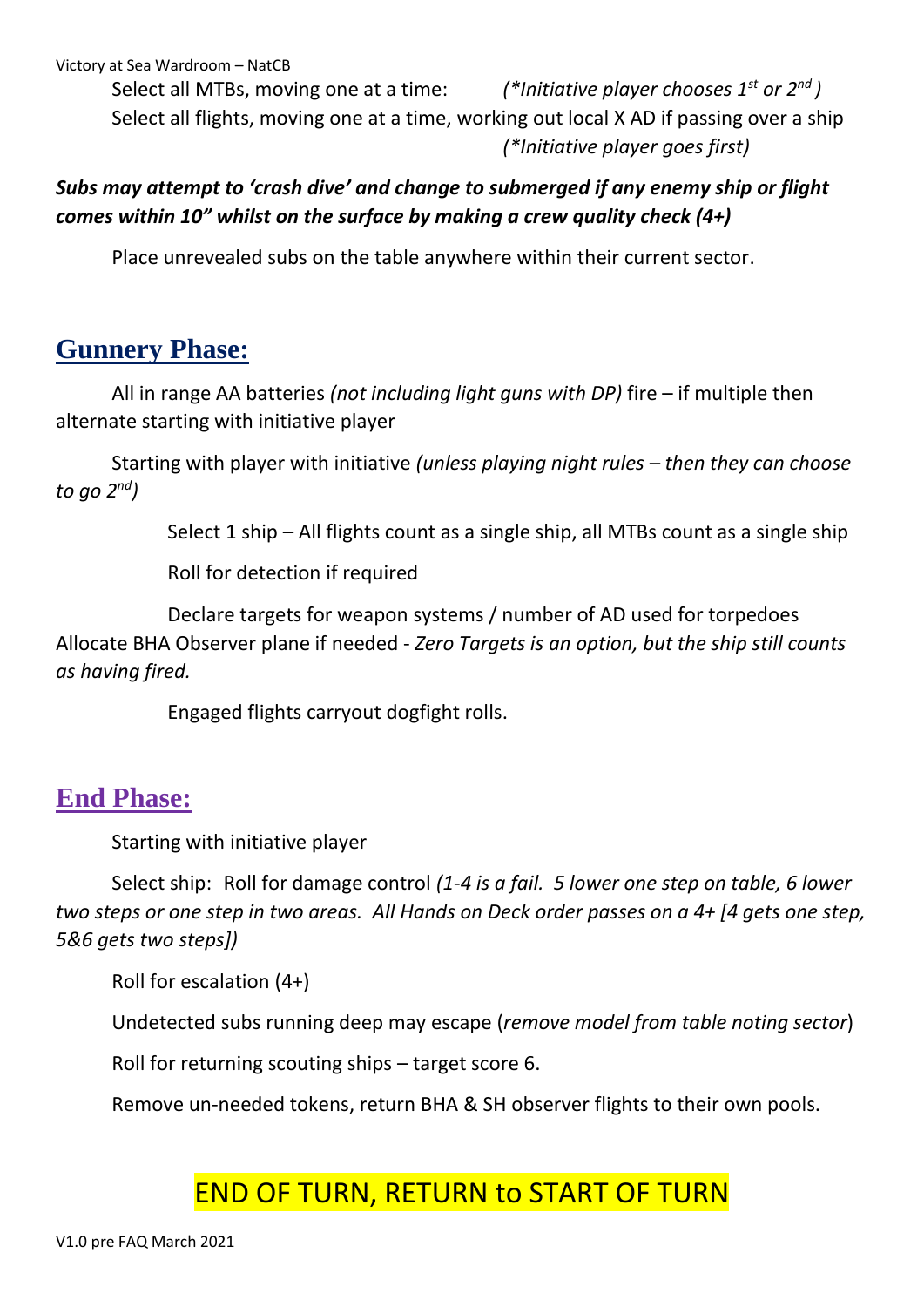# **Gunnery Phase Modifiers**

To hit, D6 + Modifiers must equal or better target score.

## **Attacker is a ship:**

## **Target is a ship, Target of 4+**

**Range – one of:** Point Blank +1 *(main guns only if target is BB, CV, CC or Civilian type)*

Short range: 0

Long Range: -1

Extreme Range -2

Target is a Destroyer: -1

Non confirmed Target is a Submarine or MTB: -1

Target moving more than 6": -1 *(unless weapon system is AA or light guns OR has the Fast-Track Trait)*

Weapon system is Torpedo: -2

'Evade!' Or 'All Hands on Deck' order issued in initiative phase to firing ship: -1

Night rules: -1

Bad Weather: -1

Target Stationary: +1

Firing Model is a Shore Battery: +1

Large Silhouette *(firing ship in targets port or starboard arc)*:+1

## **Target is a Submerged Sub, Target of 5+:**

Only targetable by Depth Charges or Hedgehogs /squids

#### **Target is a Flight: target score 6:**

Only light guns with DP Trait & AA Batteries may target flights

Target is Kamikaze: +1 *(local trait AD only)*

Target has large trait: +1

V1.0 pre FAQ March 2021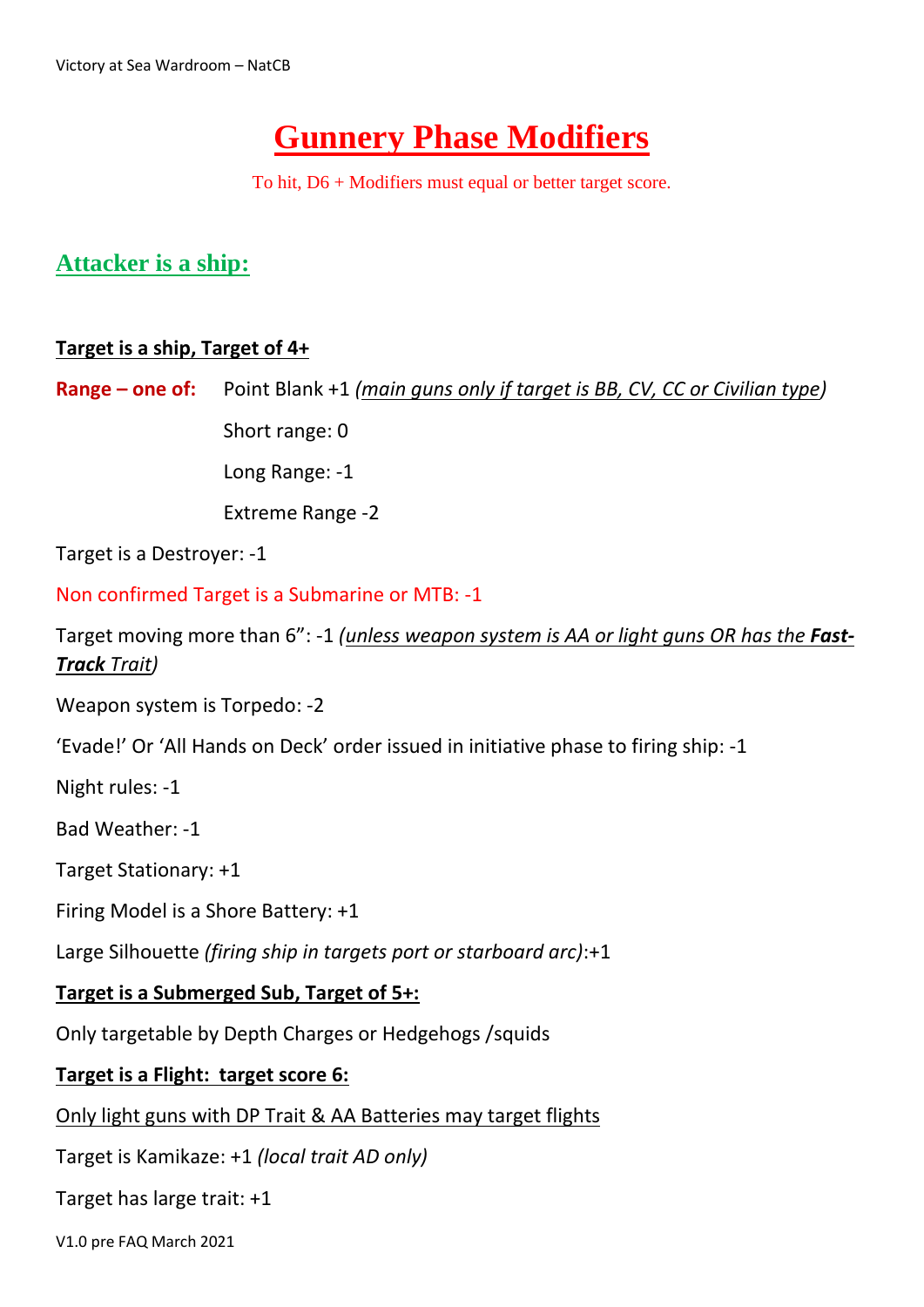Victory at Sea Wardroom – NatCB Bad Weather -1

Target Stationary +1

#### **Target is an MTB: target score 4+**

Only light guns with DP Trait and AA Batteries may target MTBs

Apply all standard modifiers apply except Large Silhouette.

## **Attacker is a flight:**

#### **Target is Ship or MTB**:

Attacker is a Kamikaze then target 4+ apply all standard modifiers except range.

Attacker is one of Fighter (MTBs only), Bomber or Torpedo-Bomber, target 5+

Attacker is a Dive Bomber, target is 3+

#### **Target is a Sub:**

Attacker is a Kamikaze then target 4+

Attacker is one of ASW, Bomber or Torpedo-Bomber, Target 5+

Attacker is a Dive Bomber, Target is 3+

## **The following modifiers are used if applicable:**

If flight is using a Bomb or Depth Charge: -1

If flight is using a torpedo: -2

If flight is a bomber or ASW attacking in Fore or Aft Arc: +1

If flight is a Torpedo Bomber attacking in Port or Starboard Arc: +1

#### **Target is a Flight:**

Attacker is a flight – conduct Dogfight.

Both players roll a D6 for each flight touching an enemy flight + dogfight score of those flight(s) +1 per flight touching the friendly flight but not enemy flight.

Player with the lower score removes all flights that they rolled a D6 for.